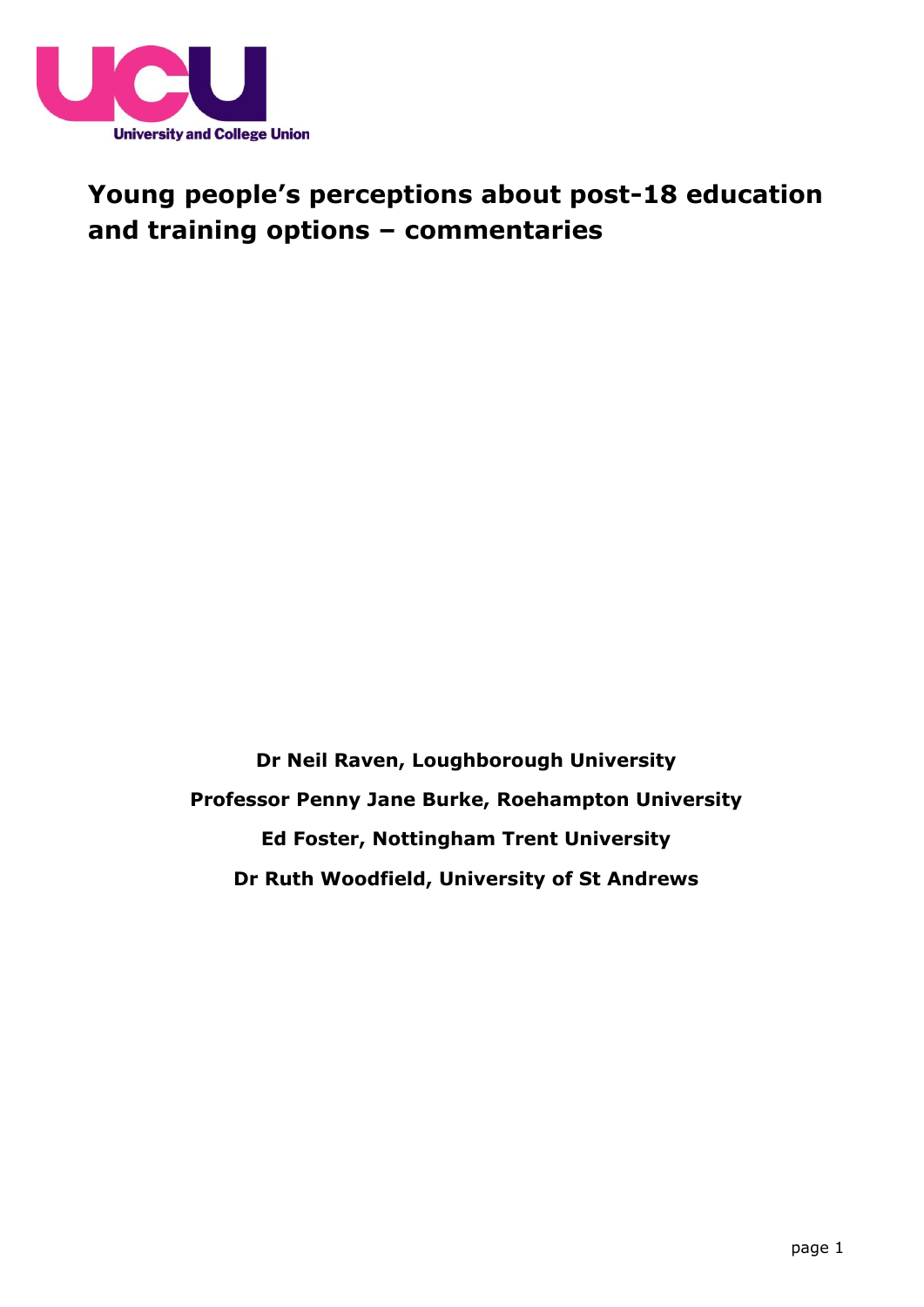#### **Gender and social grade**

#### **Dr Neil Raven**

*Dr Neil Raven is manager for student outreach and recruitment at Loughborough University and has written on the subject of widening participation and university progression, including male access to HE.* 

University applications from females outnumber those from males by a significant margin (Adams and Page, 2014). In turn, females comprise the majority of all higher education [HE] students - representing over 56% in 2012-13 (Matthews, 2014). However, the consequent under-representation of males is unevenly distributed across social classes. Males 'from poorer backgrounds are less likely to progress to HE than their wealthier counter-parts; they are also less likely to go onto [university] than females from the same backgrounds' (Raven, 2011a, 15). According to a Universities and Colleges Admissions Service [UCAS] study, 'advantaged men in 2013 were 3.1 times more likely to enter [HE] than disadvantaged men'. In contrast, the difference between advantaged and disadvantaged women was 2.5 times (UCAS, 2013).

As this UCU report shows, these patterns in HE participation have clear antecedents in the aspirations and intentions voiced by 13-17 year olds. Young men are less likely to state an intention to progress to HE than young women. Moreover, whilst those 'from higher social grades are more likely than those from lower ones to say that they plan to go onto HE', the decline in the desire to progress to university is steeper amongst young men than young women as the social grades are descended. This trend warrants attention since, as Woodfield (2011a, 3-4) observers, HE participation can bestow benefits such as 'enhanced employability', increased 'earning potential, improved longterm health, and an enhanced sense of citizenship' (see also Department of Business, 2013).

In identifying reasons behind these patterns, this report also alights on solutions. There is a need to address the paucity of information, advice and guidance (IAG) which is especially acute amongst learners from lower social grades and for males more generally, who 'tend to source fewer types of IAG'. The lack of IAG and the need for its improvement chimes with other recent studies (Pearson, 2013). A further solution indicated by the report relates to the increased tendency of young people from lower social grades to take vocational qualifications rather than A-levels. Other research suggests that boys are more likely to opt for BTECs and to start and complete apprenticeships than girls (Jin et al., 2010, TUC and YWCA, 2010). As the UCU report notes, the vocational route into HE is a less well-travelled and comparatively poorly signposted one. Some work has been conducted in this area; more needs to be done (Raven, 2011b).

However, whilst technical and structural changes may begin to close the gap there is reason to believe that differences in HE ambitions and participation by gender and social class are deeply embedded and relate, in part at least, to the social classification used in the report. This is based upon the occupational status of the head of household. Those in grade AB, representing 'higher managerial and professional occupations', are more likely to have experienced HE than the 'supervisory' and 'skill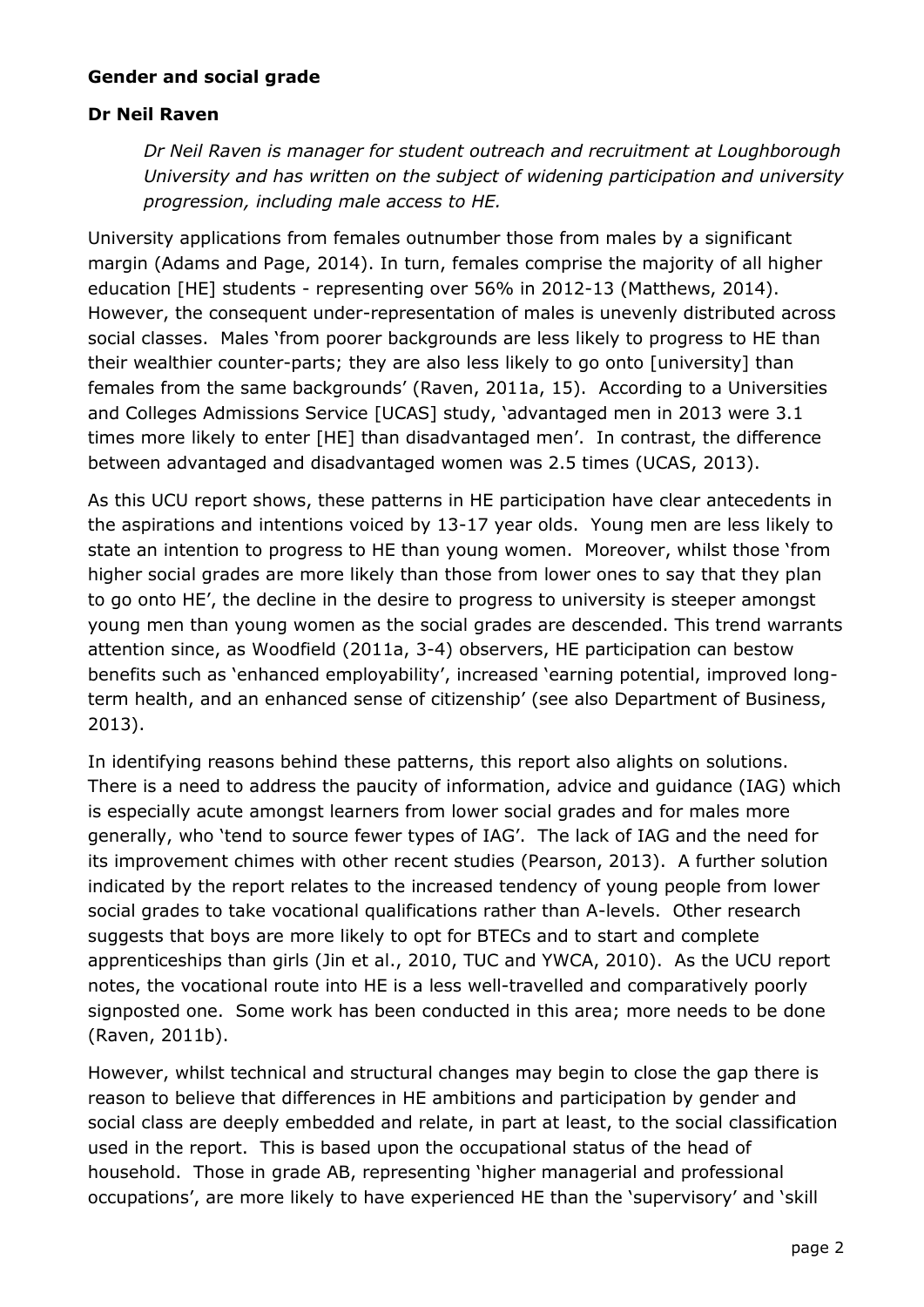manual workers' represented in C1 and C2, and far more likely to have gained a university education than the 'unskilled manual workers' comprising groups D and E. Indeed, an element of the classification scheme takes account of the head of household's education (Market Research Society, 2014). The relevance of these differences is evident in recent research, which highlights the significance of parental education in influencing a child's propensity to progress to HE (Gorard and Smith, 2007, Davies et al., 2014). Moreover, this is not merely in terms of being better informed about the HE application process. It is also about inculcating values associated with a university education; values, and an accompanying culture, which, it is argued, working class boys may find particularly challenging to relate to (Woodfield, 2011). Accordingly, there is a need to engage and inform youngsters from an early age and, in doing so, acknowledge wider social and cultural forces. There is also a need for further investigation, including qualitative studies that explore learner journeys and decision-making processes. This report is very timely and valuable in drawing attention to this important subject.

# *Bibliography*

Adams, R., and L. Page. 2014. University Applicants Hit Record High, The Guardian 31 January http://www.theguardian.com/education/2014/jan/31/university-applicationsrecord-high-ucas

Davies, P., T. Qiu and N.M. Davies. 2014. 'Cultural and human capital, information and higher education choices', Journal of Education Policy, 29:6, 804-825.

Department for Business, Innovation and Skills. 2013. Things we know and don't know about the wider benefits of higher education: a review of the recent literature https://www.gov.uk/government/uploads/system/uploads/attachment\_data/file/25101 1/bis-13-1244-things-we-know-and-dont-know-about-the-wider-benefits-of-highereducation.pdf

Gorard., S. and E. Smith. 2007. 'Do barriers get in the way? A review of the determinants of post-16 participation', Research in Post-Compulsory Education, 12, 2: 141-158.

Jin, W., A. Muriel., L. Sibieta. 2010. Subject and course choices at ages 14 and 16 amongst young people in England: insights from behavioural economics, Department of Education, 2010, 91

https://www.gov.uk/government/uploads/system/uploads/attachment\_data/file/18267 7/DFE-RR160.pdf

Market Research Society. 2014. Social Grade https://www.mrs.org.uk/cgg/social\_grade

Matthews, D. 2014. 'Men in higher education: the numbers don't look good, guys', Times Higher Education, 6 March. http://www.timeshighereducation.co.uk/news/menin-higher-education-the-numbers-dont-look-good-guys/2011807.article

Pearson. 2010. Research Report: Careers 2020 Phase Two – A Cloudy Horizon. http://thepearsonthinktank.com/2013/research-report-careers-2020-phase-two-acloudy-horizon-2/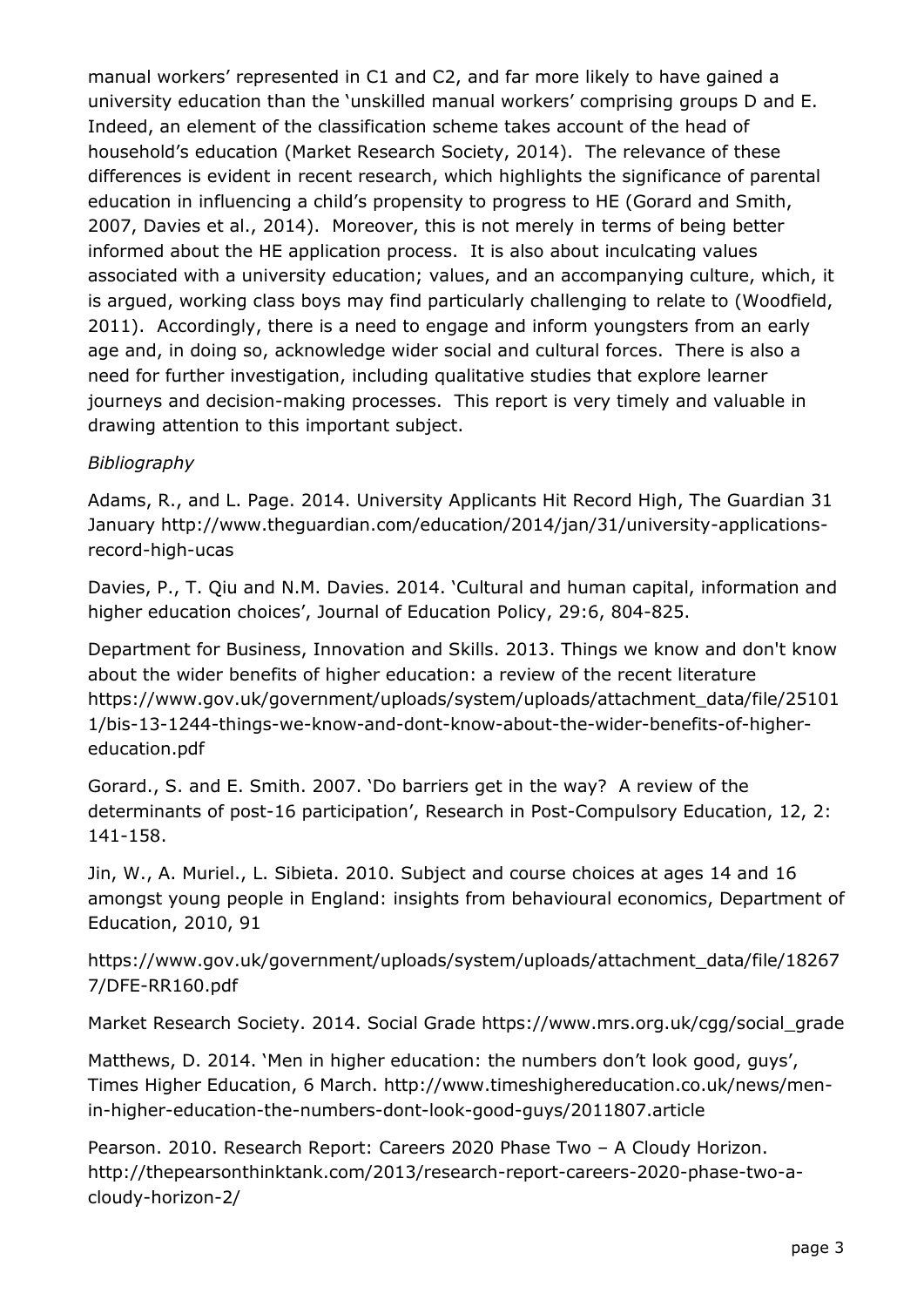Raven, N. 2011a. 'Strategies for Addressing Barriers to HE progression', in Higher Education Academy, Male Access and Success in Higher Education: A Discussion Paper, York: Higher Education Academy, 15-19.

https://www.heacademy.ac.uk/sites/default/files/MaleAccess.pdf

Raven, N. 2011b. 'Progression routes into higher education for advanced apprentices: a case study from the East Midlands', in P. Jones, J. Storan, A. Hudson and J. Braham (eds.) Which Way Now to Widening Participation: Lifelong Learning, Economy and Society (Forum for Access and Continuing Education, London), 87-100.

University and Colleges Admissions Service. 2013. Application cycle: end of cycle report. (UCAS, Cheltenham), 4.

http://www.ucas.com/sites/default/files/ucas-2013-end-of-cycle-report.pdf

TUC and YWCA. 2010. Apprenticeships and gender, 2-4

http://www.unionlearn.org.uk/sites/default/files/apprenticeships\_and\_gender\_tuc\_for mat1.pdf

Woodfield, R. 2011a. 'Overview of Key Evidence and Issues', Higher Education Academy, Male

Access and Success in Higher Education, York: Higher Education Academy, 3-4.

https://www.heacademy.ac.uk/sites/default/files/MaleAccess.pdf

Woodfield, R. 2011b. 'Reasons for the gender gaps in higher education', Male Access and Success in Higher Education, York: Higher Education Academy, 9-14. https://www.heacademy.ac.uk/sites/default/files/MaleAccess.pd p. 12-13.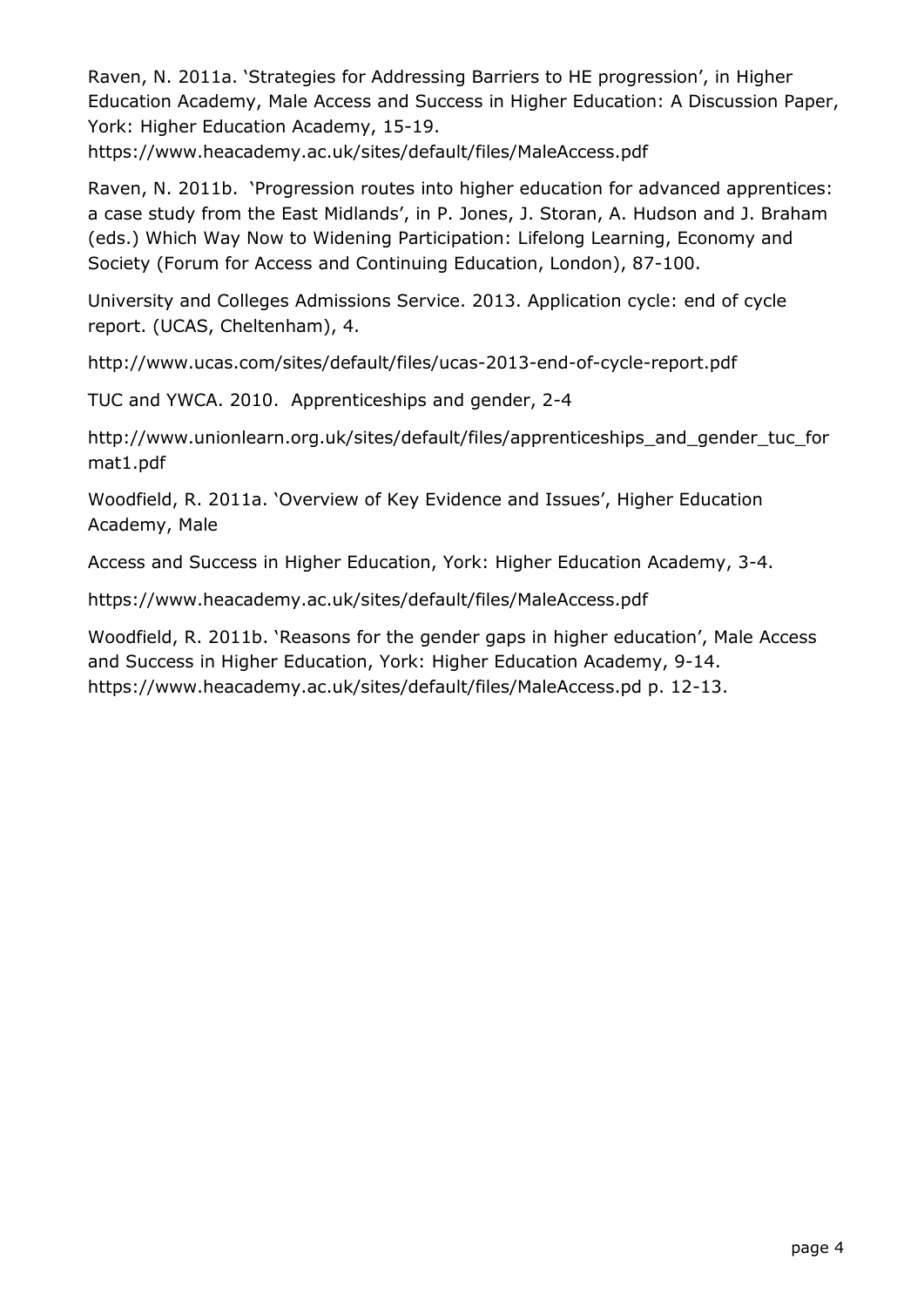### **Gender, social grade and aspirations**

#### **Professor Penny Jane Burke**

*Penny Jane Burke is Professor of Education at Roehampton University, London, where she is co-Founder and Director of the Paulo Freire Institute-UK (PFI-UK).Penny is particularly dedicated to the development of methodological and pedagogical frameworks that support critical and transformative levels of understanding of issues of access, equity and social justice in the field of higher education.*

The University and College Union's recent report on young people's aspirations of post-18 education and training provides an important overview of the ways that aspirationformation continues to be gendered and classed. It confirms that young women are more likely to aspire to and access higher education than young men. It reveals that this pattern is also classed by looking at the relationship between gender and social grade (as well as other intersecting differences such as age, ethnicity, educational attainment and school type). The quantitative data involved a survey of 1000 young men aged 13-17 and 1000 young women of the same age group. Additionally, qualitative interviews were conducted with 20 young men and 10 young women, all of whom were aged between 13-17.

The quantitative data shows us that aspirations and choices are highly gendered and classed, with young men being less likely than young women to aspire towards completing a degree after leaving school. The qualitative data highlights the gendered nature of aspirations including the different kinds of subjects that feature in boys' and girls' accounts of their future hopes. Subjects that are associated with masculinity, such as mathematics and mechanics, are more likely to shape young men's aspirations, whilst feminized subjects, such as teaching and nursing, continue to be seen as more available to young women. For example:

*"University is generally academic, with subjects being Mathematics, Physics etc. Apprenticeships are for more practical minded people like mechanics, plumbers, electricians etc."* – Young man, aged 13, state school

*"Most likely [I'll go to] university however I may take an extra year out working as a teaching assistant abroad to gain experience before studying teaching full time. However this can be costly so I am unsure, it all depends on my AS results to be honest."* – Young woman, aged 17, state school

The report raises some significant issues that could be further investigated and analyzed in order to get beneath the kinds of discourses at play in young people's accounts of their aspirations, as cited above. We need to better understand why aspirations are gendered and classed, and how educational systems, structures and frameworks might address such inequalities. There is existing research and literature that might help shed light on some of the main findings from the UCU report. The UCU research reveals that girls tend to form their aspirations in relation to constructions of 'being academic' (but in subjects and institutions that 'fit in' with femininity and their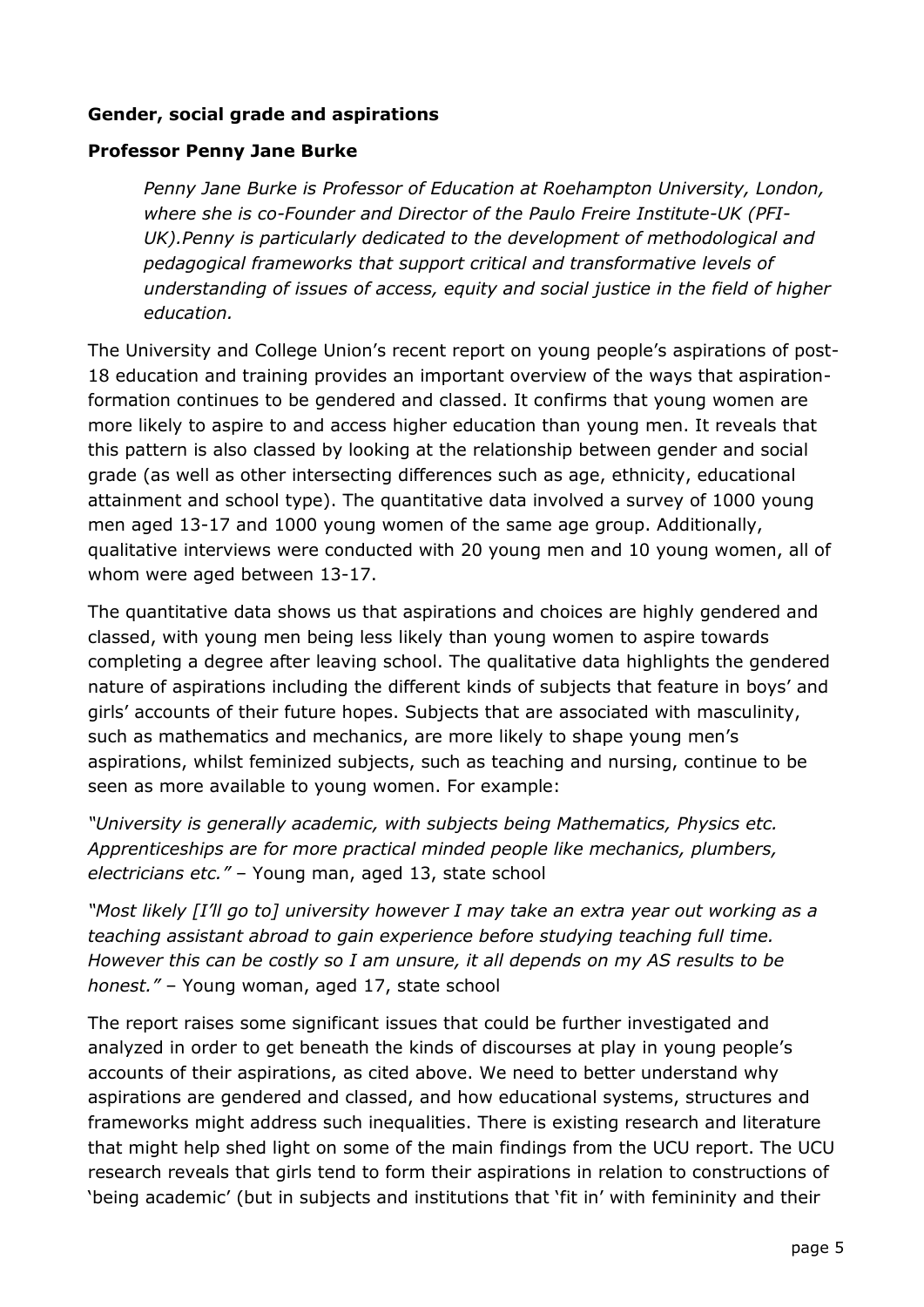social grade location) and boys appear to imagine their future choices more in terms of work and apprenticeship (again this is shaped by discourses of masculinity and class). Research in the field suggests that this could be connected to the gendered construction of masculinities and femininities in school contexts. For example, the research literature highlights that boys' identities are often constructed in relation to lack of discipline, a tendency towards laziness and an inability to organize, and working-class boys tend to construct manliness with paid work, whilst girls are often seen as naturally diligent and studious (see for example Epstein et al, 1998; Jackson, 2002; Reay, 2001, 2002; Burke, 2006, 2009, 2012). The patterns emerging from the UCU research suggest that boys imagine their futures after schooling much more in terms of work and apprenticeship than further academic study, whilst girls are more likely to see themselves as university students, however this is profoundly shaped by social grade and class location. In order to develop policies, practices and strategies that are able to address such issues, we need to draw on the rich insights of feminist theories and gender studies, to make sense of the ways that gendered constructions, often reinforced by the hidden curriculum at school, might lead to the formation of gendered and classed aspirations. Such theoretical insights will help to analyze the intersections of gender with social grade, class, age, ethnicity and race as well as other social differences and inequalities.

#### *References*

Burke, PJ. (2006) Men accessing education: gendered aspirations, British Educational Research Journal, 32:5, 719-733

Burke. PJ (2009) 'Men Accessing Higher Education: Theorising continuity and change in relation to masculine identities' Higher Education Policy. July 2009. Vol. 22 (1). pp. 81- 100.

Burke, PJ. (2012) The Right to Higher Education: Beyond widening participation. London and New York: Routledge

Epstein, D., Elwood, J., Hey, V. & Maw, J. (1998) Failing boys? Issues in gender and achievement (Buckingham, Open University Press).

Jackson, C. 2002. 'Laddishness' as a self-worth protection strategy. Gender and Education. 14: 37–51.

Reay, D. (2001) Finding or losing yourself?: working-class relationships to education, Journal of Education Policy, 16(4), 333–346. Reay, D. (2002) Shaun's story: troubling discourses of white working-class masculinities, Gender and Education, 14(3), 221– 234.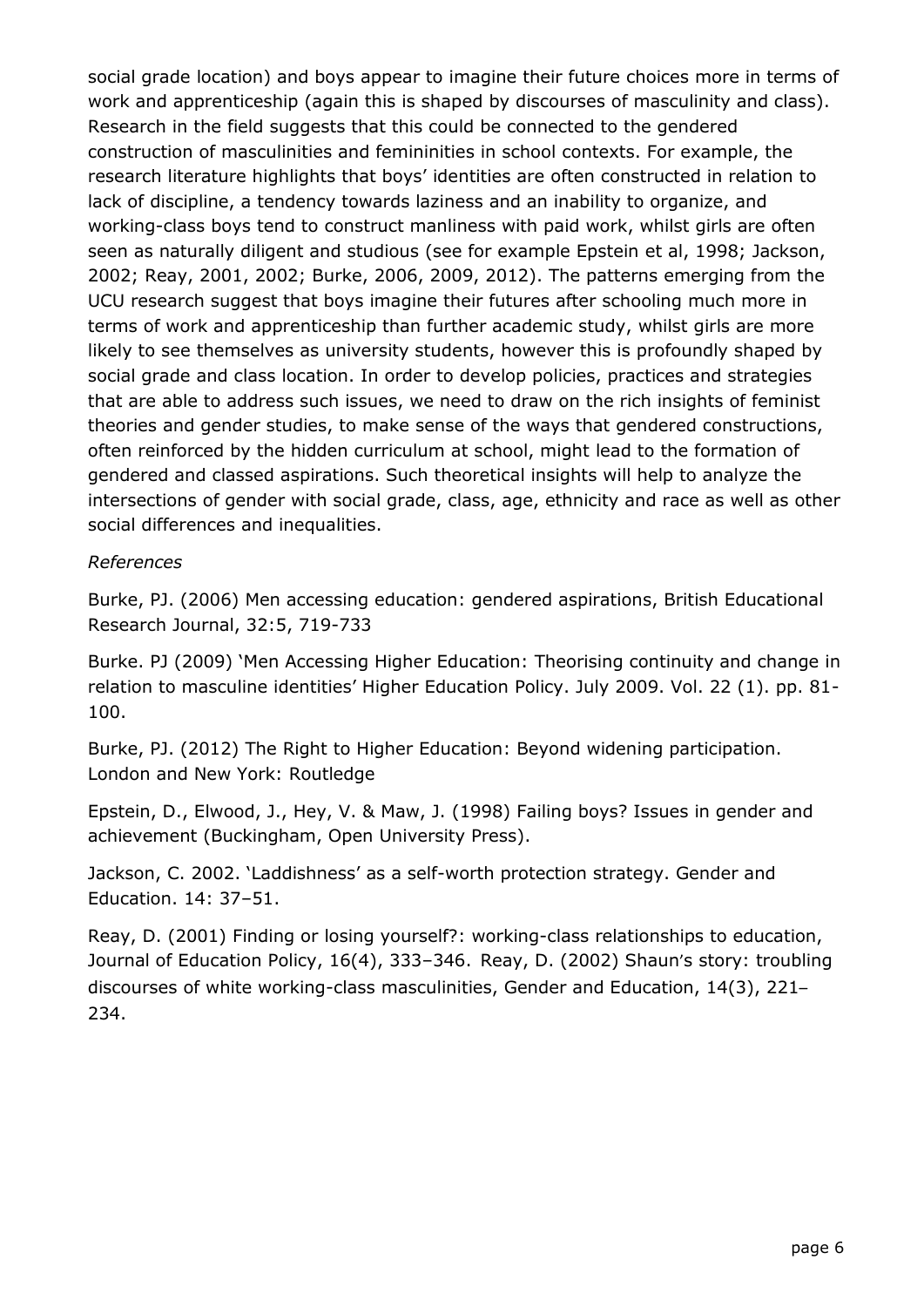#### **Engagement once in higher education**

### **Ed Foster**

*Ed Foster is the Student Engagement Manager at Nottingham Trent University. His work focuses on identifying and overcoming barriers that prevent students from engaging with their studies. He is currently working on an NTU student dashboard: a learning analytics resource for students and their tutors.*

Since 1992/93 more female students have entered higher education than males (Higher Education Policy Institute, 2009). In the most recent Equality Challenge Unit (ECU, 2013) report, 57.1% of first year higher education students were female and 42.9%, male (data from the 2011/12 academic year). This is partly because the pool of male students with the necessary qualifications to actually study in HE was also smaller. For example, in the 2010/11 academic year, 53% of students taking a level 3 qualification (typically A level or BTEC) were female and 47%, male (Department for Education, 2014).

However that only partially explains the disparity. This report identifies that fewer males would actually choose to study a higher education course. The researchers found that 74% of young women wanted to study a higher education course, as did only 65% of young men. Other factors appear to compound this perception, such as the young person's social grade and the type of educational establishment they are studying in. Nonetheless, just being male appears to be a barrier to considering entering higher education.

Why is higher education less appealing for young men?

Amongst both male and female students the perceived cost of HE and the lack of guaranteed employment at the end of the process were the most commonly cited reasons for not wanting to study for a degree. However, female students were more concerned about these factors than males. Young males were interested in the option of an apprenticeship: 46% compared to 36% of females. Although less frequently cited by all young people, male students were more likely to report that studying is too academic, too difficult or not for people like them. The researchers report that female students had a greater sense of understanding as to how higher education could help them with their future plans.

This report therefore also hints at issues for those males who do progress into higher education. For example, amongst those students reporting that they were planning to study for a degree only 14% of males reported that they were an 'academic person who likes studying', compared to 18% of females. If this finding is more generalisable, it may be one of the factors explaining poorer male success in HE. Male students are marginally less likely to progress from the first year at university than their female counterparts. However, by the time of graduation the gap is more noticeable: 63.2% of male students achieved a 'good' degree (2:1 or 1st) compared to 67.9% of females (ECU, 2013).

The American National Survey of Student Engagement (NSSE, 2013) found that male students were less likely to engage in educationally purposeful activities such as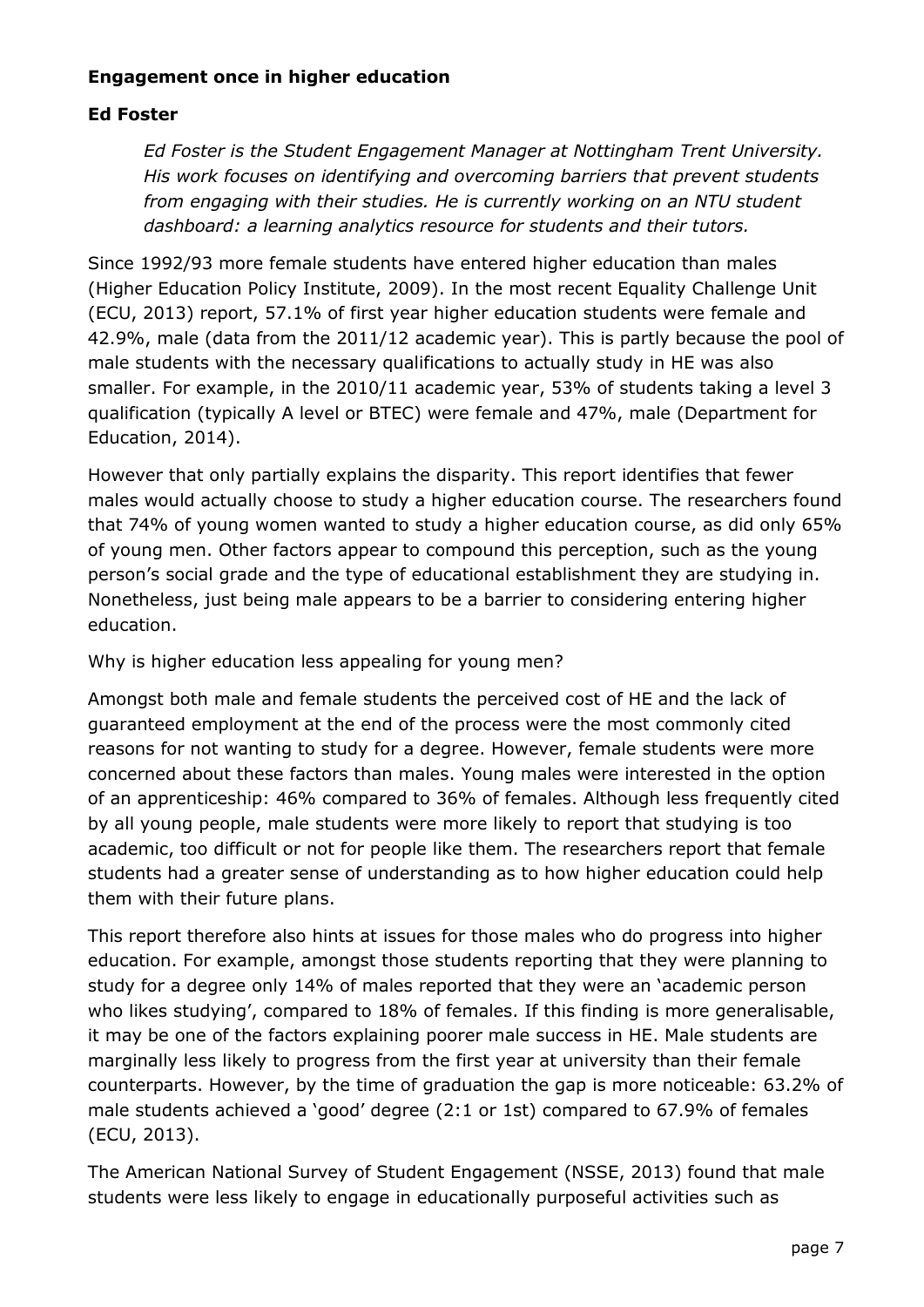reviewing notes after class. In the UK, Foster & Lefever (2011) reported that male students placed less emphasis on their studies than female students and reported that they were working less hard than their female peers. Further details about how the sexes perceive and engage with higher education are likely to arise from the forthcoming UK Engagement Survey (due to be published November 2014 by the Higher Education Academy).

Discussing problems with masculinity in education is fraught with dangers. Ultimately, males appear to engage less well in higher education, yet still remain more likely to be in graduate level jobs than their female peers (ECU, 2013). No other educationally disadvantaged group (for example students with disabilities or from widening participation backgrounds) has this get out of jail free card. Nonetheless, it is important for the individual students and for society at large that we find ways to make the values and benefits associated with a degree appealing to young males, both before and during their time at university.

# *References*

Department for Education, 17th July 2014, 2014-last update, A Level and other level 3 results in England, academic year 2012 to 2013 (revised) [Homepage of Department for Education], [Online]. Available:

https://www.gov.uk/government/uploads/system/uploads/attachment\_data/file/31794 4/SFR02\_2014\_NationalTables\_1\_to\_11\_06062014.xlsm [October 21st, 2014].

Equality Challenge Unit, 2013. Equality in higher education: statistical report 2013. Part 2: students. London: Equality Challenge Unit.

Foster, E. and Lefever, R., 2011. Barriers and strategies for retaining male students. In: L. THOMAS and J. BERRY, eds, Male access & success in Higher Education: a discussion paper. York: Higher Education Academy, pp. 20-25.

Higher Education Policy Institute, 2009. Male and Female Participation and Progression in Higher Education. Oxford. HEPI

National Survey of Student Engagement, 2013. National Survey of Student Engagement. (2013). A Fresh Look at Student Engagement—Annual Results 2013 . A Fresh Look at Student Engagement—Annual Results 2013. Bloomington, IN: Indiana University Center for Postsecondary Research.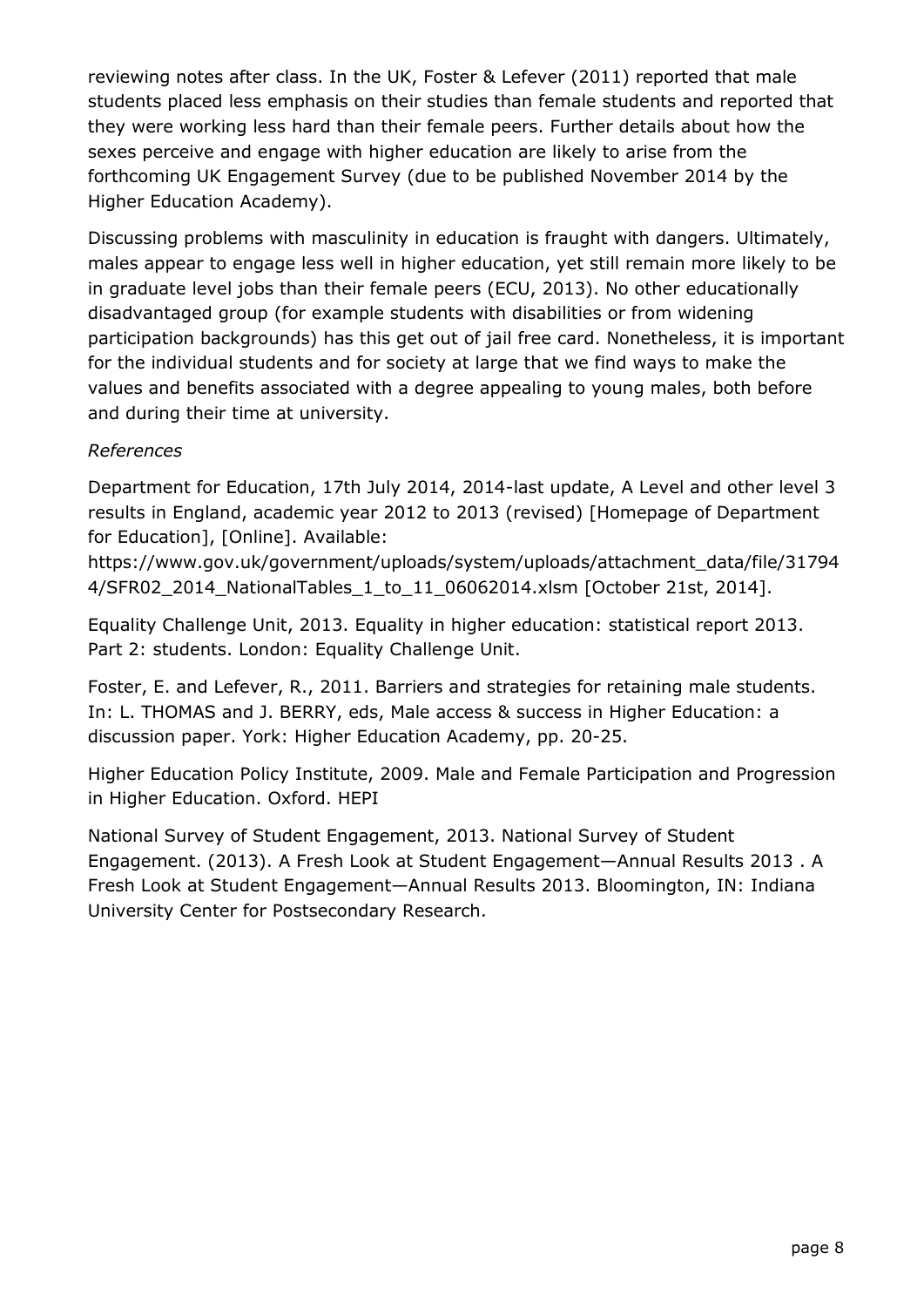# **Age and qualifications**

# **Dr Ruth Woodfield**

*Ruth Woodfield is a sociologist of gender and inequalities in the context of education and employment. She is a Senior Research Fellow in the School of Management at the University of St Andrews.* 

Women make up the majority (56%) of students going on to higher education straight from school (HESA, 2014), and have done so for some years (HEA 2011). Furthermore, young men who do not go on to higher education from school are less likely to return to it later on as women comprise over 60% of HE students who are mature (HEA 2014). Overall, women are more likely to participate than men across every type of higher education institution from post-1992 through to Russell Group Universities (HEA 2011), and the men that do attend university are more likely to leave their courses without their degrees or to attain a lower degree (HEA 2014).

This is background against which this valuable UCU report is published. Its substantial data-set gives voice to over 1000 male and female students at a critical time in their educational journeys, in order to understand how they perceive higher education and to explore the context of information and influences within which they are making decisions about education and work that will affect the rest of their lives.

Existing research has indicated that, overall, boys and girls differ in the degree to which they perceive higher education to be an opportunity. Young men, especially those from work-class backgrounds or backgrounds without a tradition of higher education, have been shown to orientate to the occupational sector and to earning a wage, and may perceive a university course to represent a greater risk for them, and a disruption to a solid post-school work trajectory (Aimhigher Midlands 2007; Cleary 2007; HEA 2011). Girls and young women, on the other hand, have been shown to have increasing academic and career aspirations over recent decades, and, in the context of these, the perceive higher education as a representing a greater opportunity (HEA 2011).

Research has also shown that it is commonplace for all young people to lack sufficient or accurate knowledge to provide realistic assessments of what educational and career paths they might best select (Mann et al. 2013). The UCU report amply demonstrates this, and suggests that learners might be selecting qualification types and routes without understanding whether or how these might restrict future options; the understanding of the suitability of qualifications for higher education would seem to be particularly low. The report supplements this insight with the further finding that teenagers are likely to feel well informed about their future options, even if they have little access to adequate information and guidance. The finding that young people are often making decisions based on information from family, informal contacts and teachers is underscored here and provides us with guidance as to where we might target attempts to improve information quality and flows. The *Nothing in common: the career aspirations of young Britons mapped against projected labour market demand* report of 2013 (Mann et al.) suggested that school-mediated information is more valuable for teenagers, and this is also confirmed here.